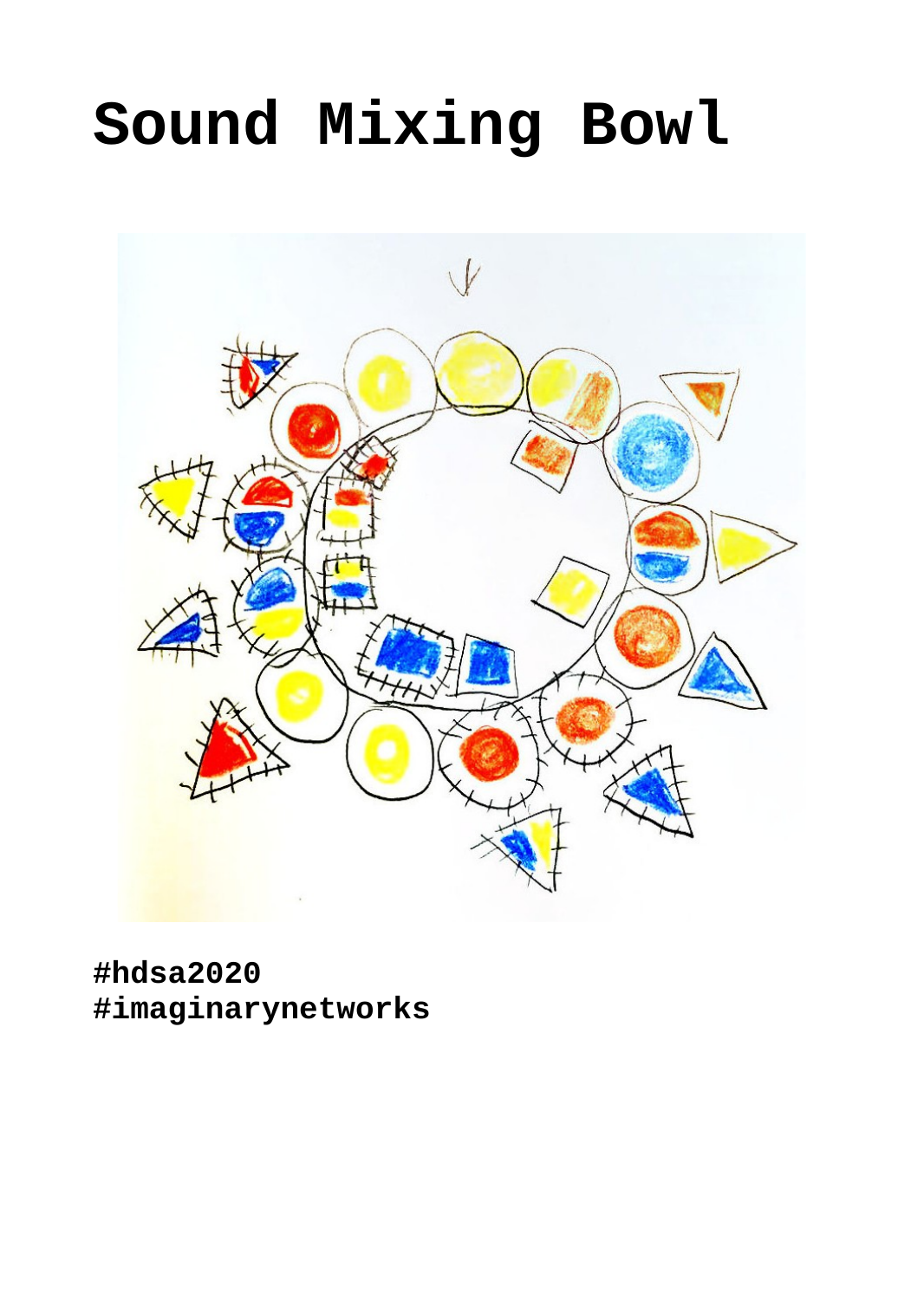### Time & Date

Day 1: 10:00-12:00 @ 21.07.2020 (CEST) Day 2: 10:00-12:00 @ 22.07.2020 (CEST) Day 3: 10:00-12:00 @ 23.07.2020 (CEST)

Locations

jitsi meet nextcloud etherpad

Recommended tools

| Atom     | Text editor for coding                 |
|----------|----------------------------------------|
| Audacity | Audio editor                           |
| Node.js  | A Javascript runtime                   |
|          | Heroku CLI   Tool to manage Heroku app |

## Where/how to get those?

| Atom(*)                                    | llnk_atom                        |
|--------------------------------------------|----------------------------------|
|                                            | Audacity(*) lnk_audacity         |
| $Node.js(*)$ $\lfloor lnk\_nodejs \rfloor$ |                                  |
|                                            | Heroku CLI <u> lnk_herokucli</u> |

(\*) Would be great to have those installed before start up!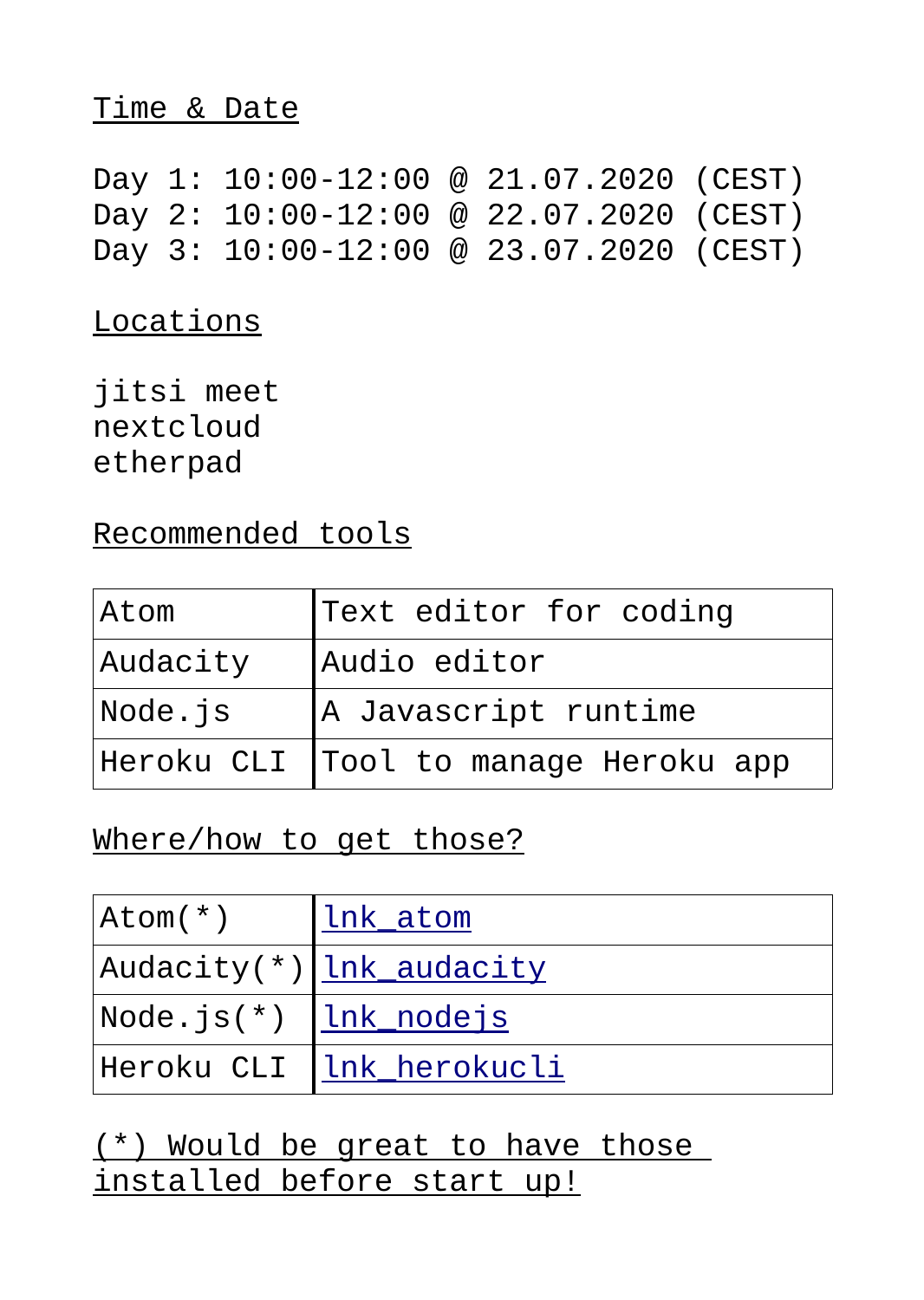# Group skill 'A': Audio mailboxing

- There is a Jitsi Meet room where we are all online. (call it 'JM')
- There is a Nextcloud shared folder that is available for everyone to drop a file. (call it 'NC')
- The host share a question/quest to be answered/reacted.
- Everyone will record audio file, **less than 1 minute** recommendable, and rename the file with one's name/ID, and drop that audio file into NC.
- After 2 or more minutes, the host presume uploading is all over.
- The host refresh NC and play all audio files there in a row, streaming into JM, like a radio station!
- The host's PC is configured with audio looper ([lnk\\_SoundFlower\)](https://github.com/mattingalls/Soundflower/releases), so that, main sound output flows into JM
- The NC is configured with Audio player app [\(lnk\\_A](https://apps.nextcloud.com/apps/audioplayer)), so that audio files can be directly playable and play in a row.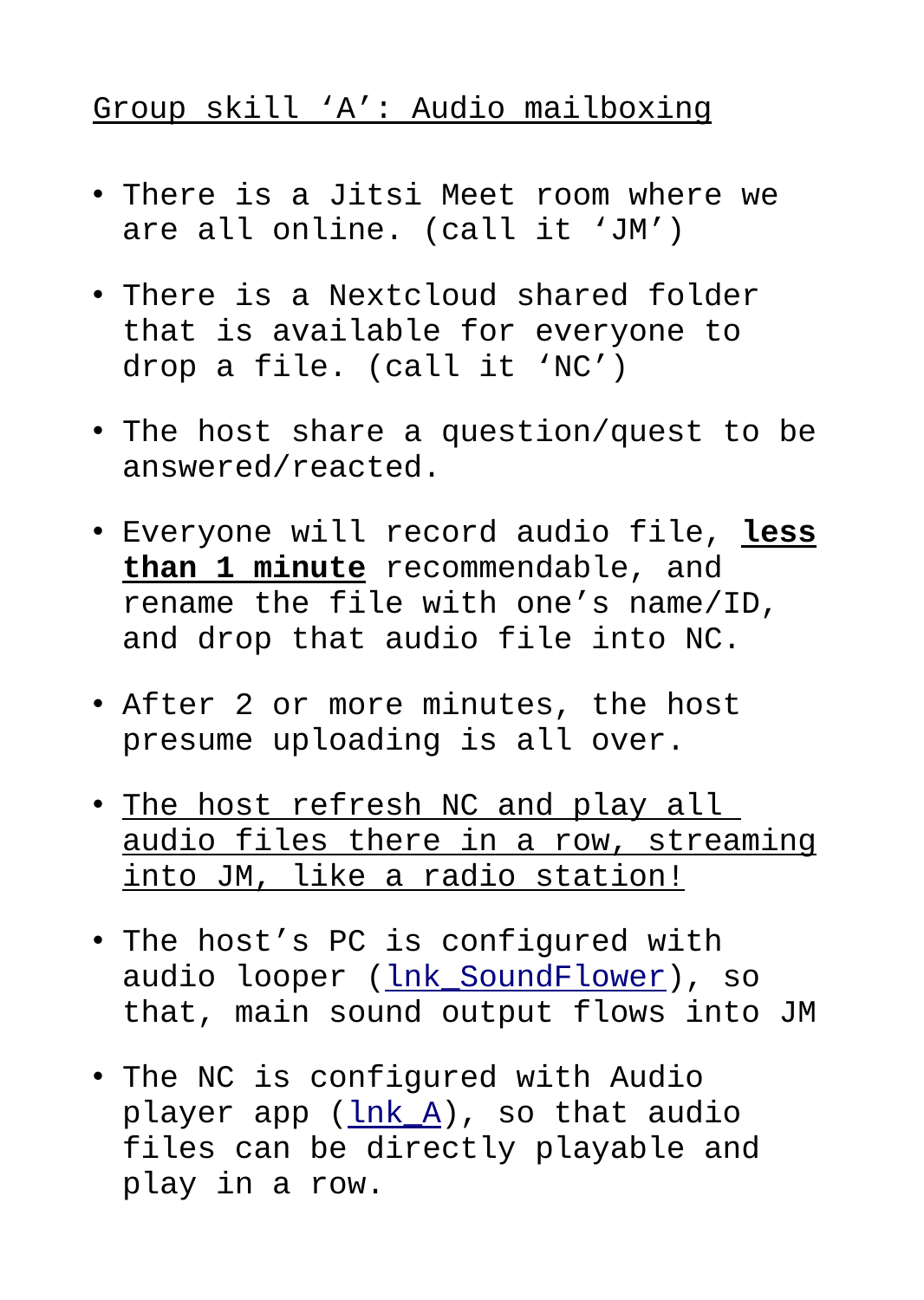- Say hello. We welcome all. Random chat. **5 min.**
- Let's exploit the Group skill 'A'!! (check out recording manual for tips)
	- Quest: brief intro. + an answer to a question; "which number do you like most among 0 to 9? and why?"
	- ◦ **5 min.** to collect answers
	- ◦ **15 min.** to listen playback
- If it was funny, then we do it once again? o o
- Okay. Now introduction of the workshop from the host!: 'sound + network' **15 min.**
	- Please post your questions, comments etc. into a Jitsi Meet chatroom as a text message or into a Nextcloud shared folder as an audio message.
	- The host will be monitoring both channel and will mention (txt msg.)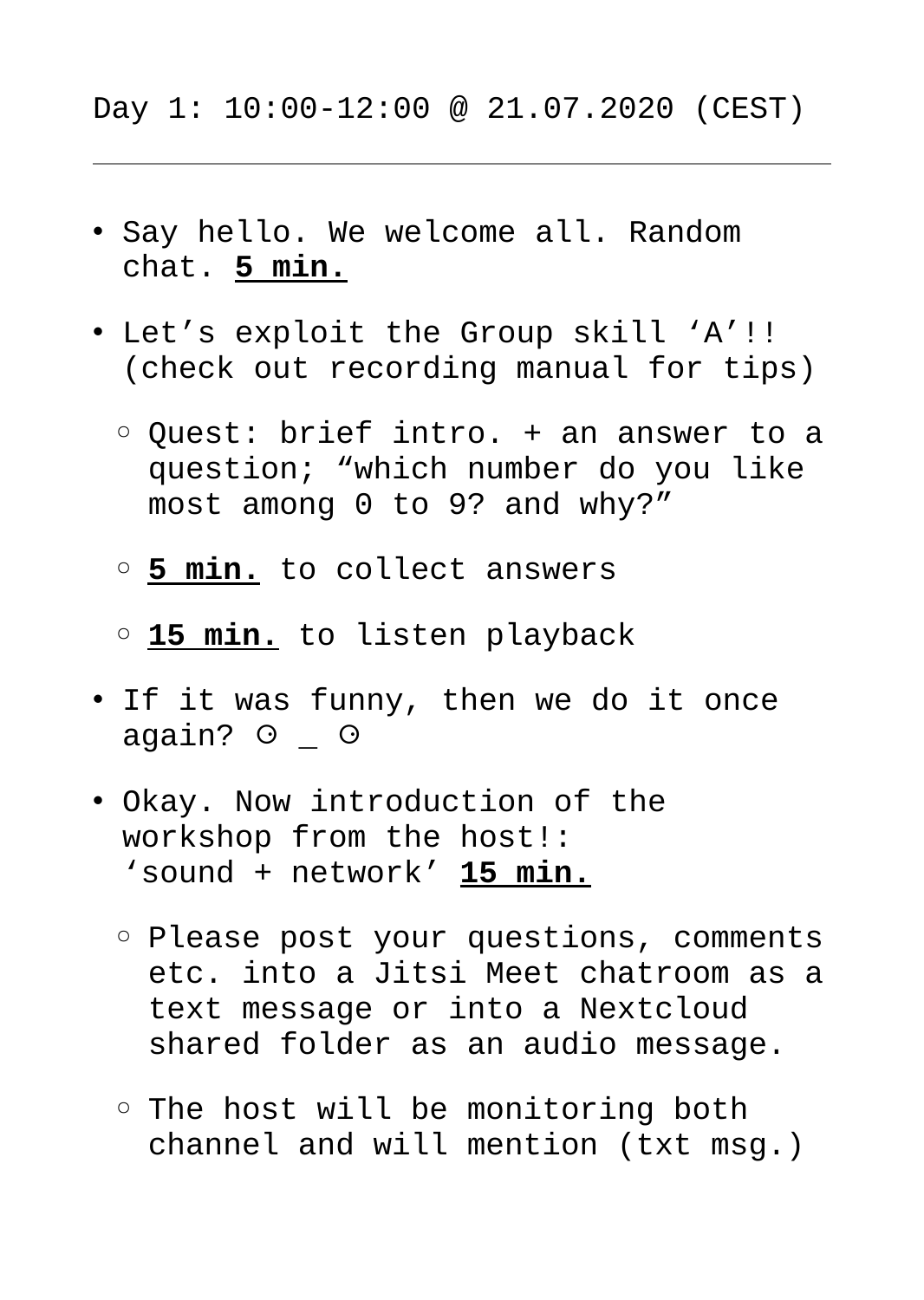or playback (audio msg.) and then, try to give some feedbacks.

- One can directly intercept and speak out over the active Jitsi Meet live session, too! Please choose your preferred way.
- For Q & A / discussion, extra. **5 min.**
- Break! **10 min.**
- Look at this! A **\*\*scar\*\*** or *scar*



• We want to record/collect some sounds about your *scar*.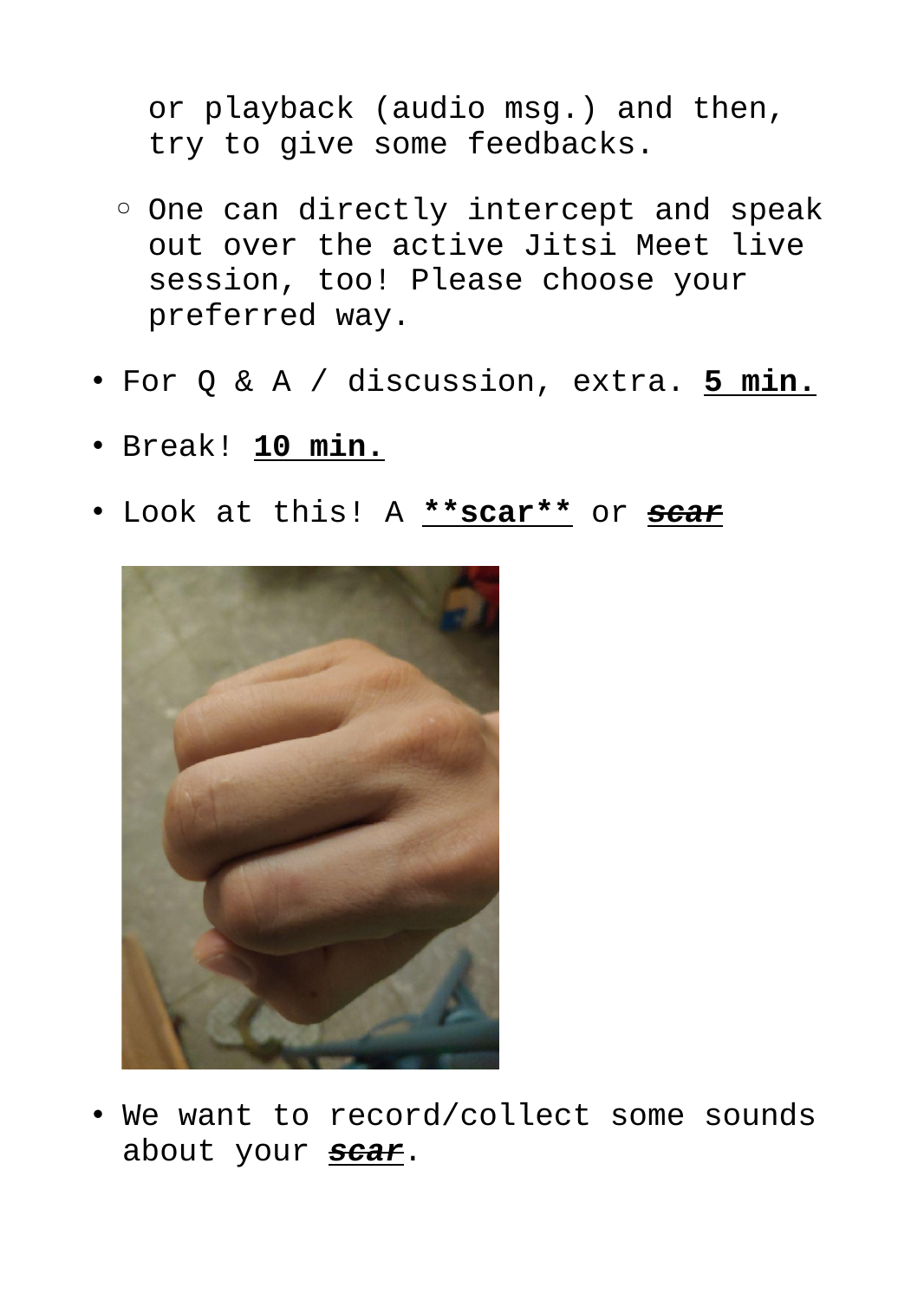- Some scar fades away and some were not physical ones from the first place. So, it does NOT necessarily be a physical one, but please decide one in your mind.
- Now please record or collect some sounds about your *scar*:
	- Where did it happen?: Atmosphere, situation.. / Smell of the air around? / Noise around the scene?
	- How was that?: images that popped up in you mind
	- Please try to translate those in sounds/noises! You can record or find one (lnk FSOUND).
- Exploit: Sound recording/ editing/ converting guide
- Recording/collecting/editing **30 min.**
- Please create a folder first with your ID, and upload sounds into that folder. Also, please leave descriptions or hints or voice memos about your *scar*. Free format!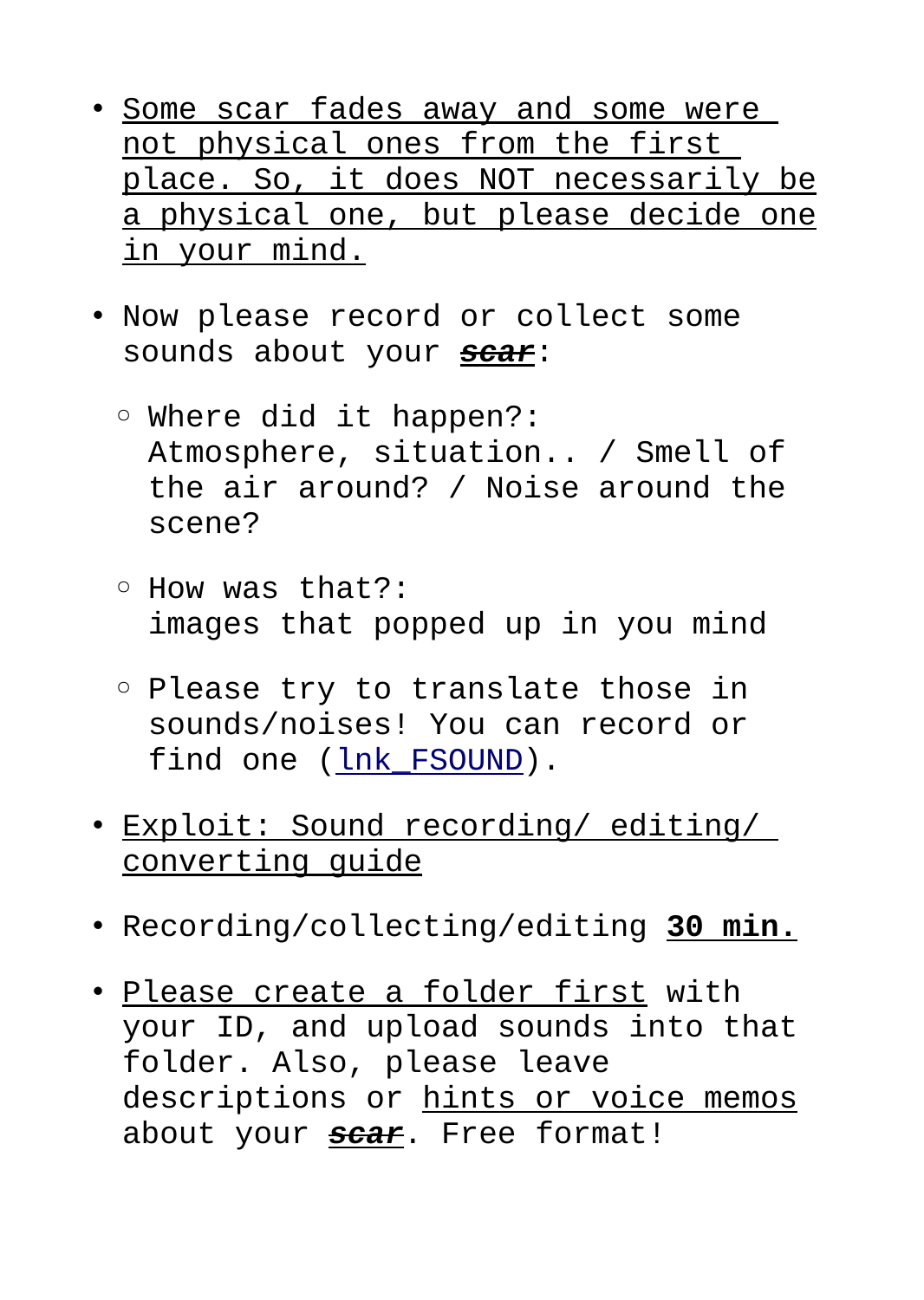### Day 2: 10:00-12:00 @ 22.07.2020 (CEST)

- Hello! 'Good to see you again' chat. **5 min.**
- What is a 'sound mixing bowl'?
	- Enjoy sound mixing bowl session with the sample site! [\(lnk\\_sample](https://sound-mix.herokuapp.com/sample/)) **5 min.**
	- What is happening under the hood?: Server-client and WebSocket **10 min.**
- For Q & A / discussion, extra. **5 min.**
- Build your sound mixing bowl!
	- Guide #1: (tutorial, optional) Javascript for you and me and server and client
	- Guide #2: (manual) Preparing your sound mixing bowl and publishing it as a Heroku app
	- Walk into the guides to write up your sound mixing bowl app. and publish it to the Internet. Take a break on demand. **60 min.**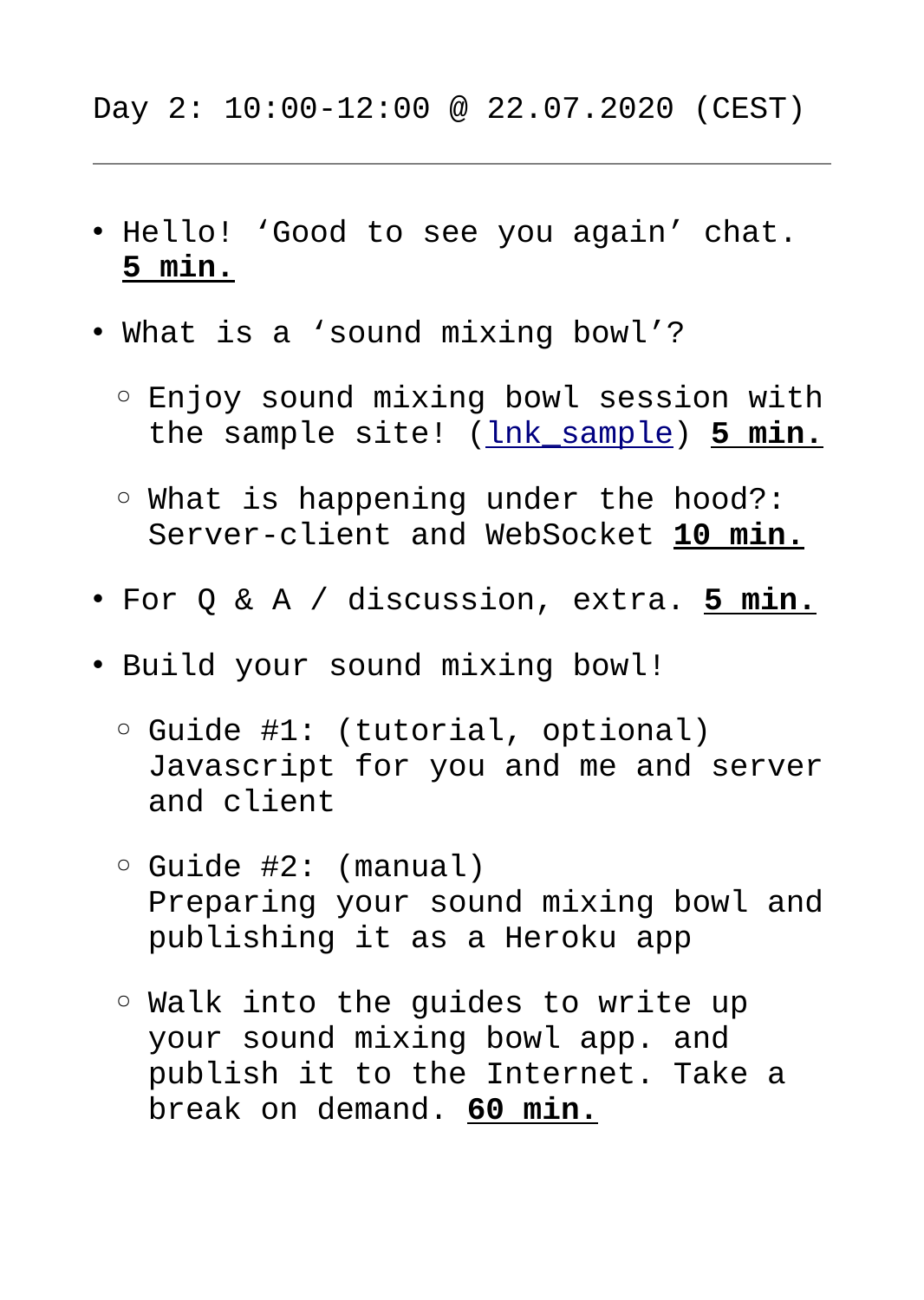- Jitsi Meet channel will play some music for this time period. You can disconnect if you want!
- And, we will start <u>a separate NEW</u> Jitsi Meet channel for **support** purpose only: when you have a trouble or question, please join, we will be waiting! Or leave a chat message to the main JM channel then we will invite you to this priv. Channel.
- If you feel like it, please record and upload anything for others. For example, cooking recipe or your cooking sound ASMR etc..
- *The host will appreciate!*
- After some time, we all enable mic. And play everyone's sound-mixing-bowl app. Or any sounding small objects/instruments, like a Musicircus! [\(lnk\\_MC\)](https://youtu.be/kyL_32Q7QNI?t=64) **10 min.**
- Thank you all, Say good bye!

 $($   $\circ$   $\circ$   $\circ$   $)$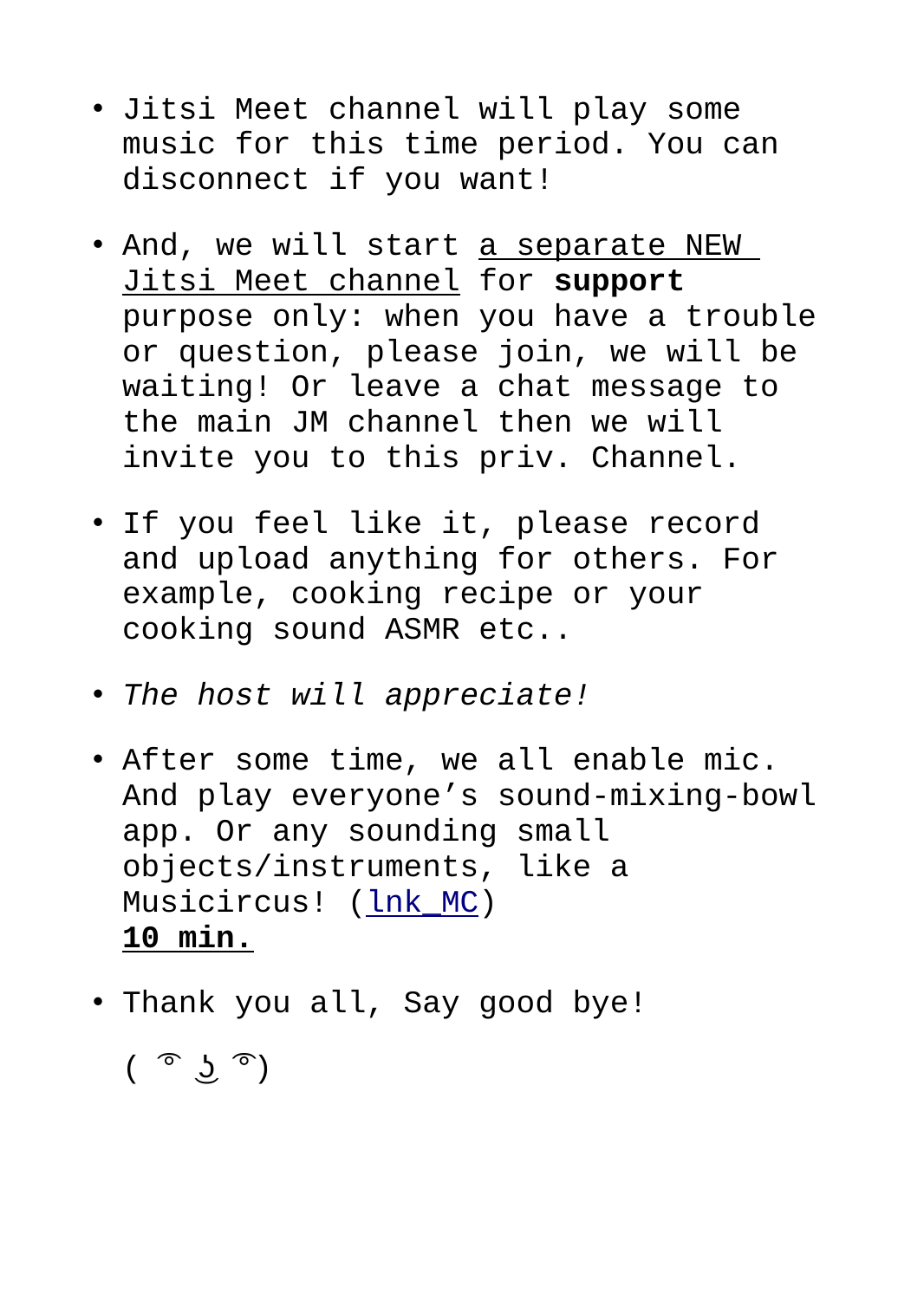## Day 3: 10:00-12:00 @ 23.07.2020 (CEST)

- Hello, 'how are you doing?' **5 min.**
- Networked sound, networked body: play 'Space Package' web app  **10 min.**
- Form groups, up to 4 persons each **5 min.**
- Please share the story of your *scar* and your Sound Mixing Bowl link in the group **25 min.**
	- All member connect to one's 'bowl'.
	- At first, one plays each sounds.
	- Please share some story telling about one's *scar*
	- Then, slowly start to re-mix: layering / composing / improvising / etc.
- Take a break. **15 min.**